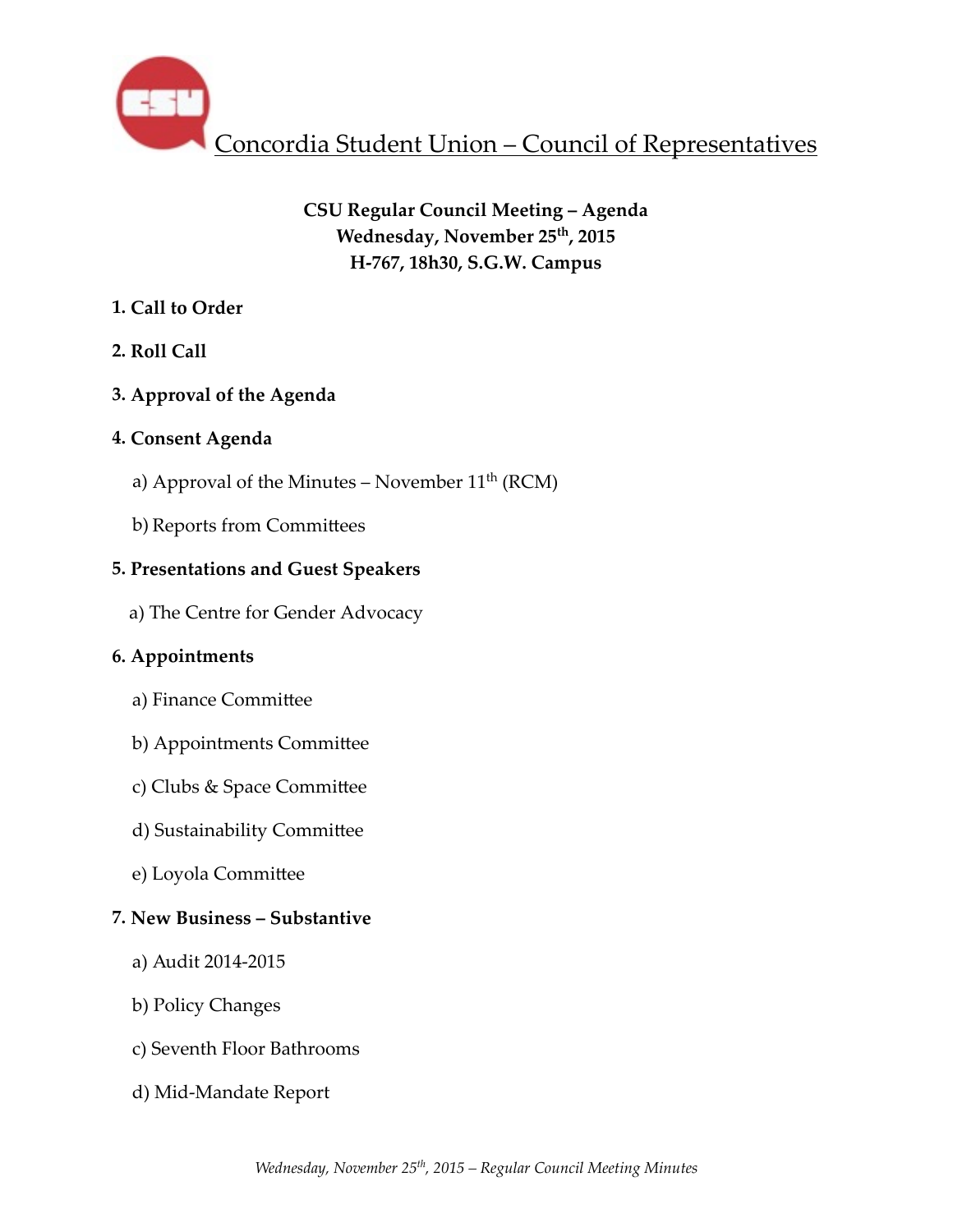

- e) Positions Book Promotion of Tolerance
- **8. Question Period & Business Arising**
- **9. Announcements**
- **10. Adjournment**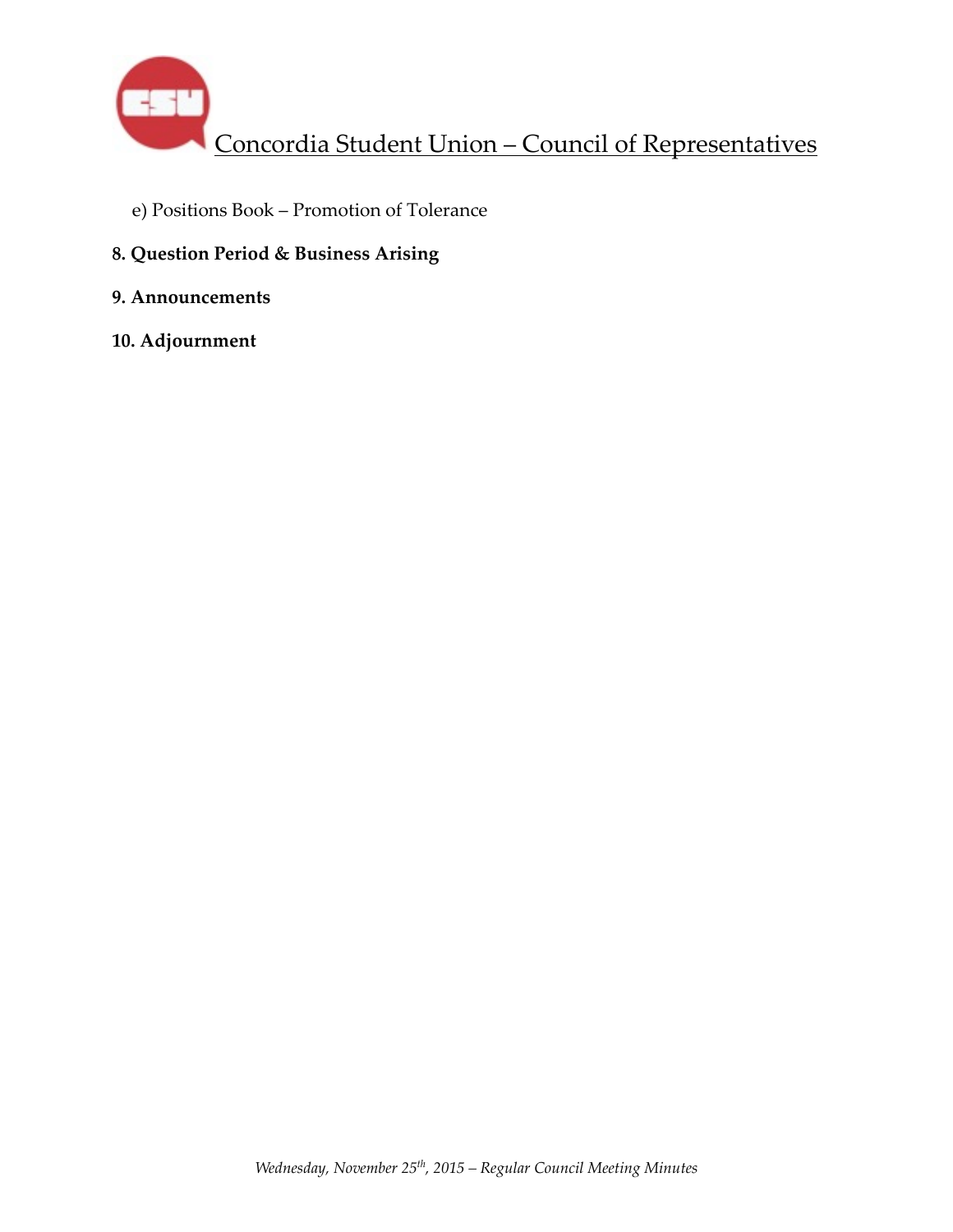

# **CSU Special Council Meeting – Minutes Wednesday, November 25th, 2015 H-767, 18h30, S.G.W. Campus**

# **1. CALL TO ORDER**

Meeting is called to order at 18h40.

We would like to acknowledge that Concordia university is on the traditional territory of the Kanien'keha:ka (Ga-niyen-gé-haa-ga), a place which has long served as a site of meeting and exchange *amongst nations. Concordia recognizes, and respects the Kanien'keha:ka (Ga-niyen-gé-haa-ga)* as the *traditional custodians of the lands and waters on which we meet today.* 

## **2. ROLL CALL**

Council Chairperson: *Mat Forget* Council Secretary: *Caitlin Robinson*

Executives present for the duration of the meeting consisted of *Anas Bouslikhane* (VP Finance), *Gabrielle Caron* (VP Sustainability), *Lori Dimaria* (VP Clubs & Internal), *Marion Miller* (VP Academic & Advocacy), John Talbot (VP Student Life), *Gabriel Velasco* (VP External & Mobilization), *Terry Wilkings* (President) and *Chloë Williams* (VP Loyola). 

Councillors present for the duration of the meeting consisted of *Jenna Cocullo* (Arts & Science), *Rachel Gauthier* (JMSB), *Jana Ghalayini* (ENCS), *Michael Giesbrecht* (Arts & Science), *Sanaz Hassan Pour* (Fine Arts), *Lucinda Marshall-Kiparissis* (Arts & Science), *Adrian Longinotti* (Arts & Science), *Aloyse Muller* (Arts & Science), *Geneviève Nadeau-Bonin* (Arts & Science), *Terry Ngala* (Arts & Science), *Jason Poirier-Lavoie*  (Arts & Science), *Fadi Saijari* (JMSB), *Leyla Sutherland* (Fine Arts), *Michael Wrobel* (Arts & Science) and *Rami Yahia* (ENCS).

Councillors absent for the duration of the meeting consisted of *Omar Al Khin* (JMSB), *Marcus Peters* (Arts & Science) and *Benjamin Prunty* (Arts & Science).

**Chairperson**: There has been one resignation. Faddy Kamel (ENCS) sent his resignation midway through the last Council meeting. I have one set of regrets from **Marcus** who is not requesting an excusal from Council for this meeting.

# **3. APPROVAL OF THE AGENDA**

**Gabrielle Caron** removes 5. b) Sustainable Concordia - Sustainability Policy from the agenda.

**Marion Miller** removes the Policy Committee Report from November 16<sup>th</sup> from 4. Consent Agenda, to be discussed under 7. *b)* Policy Changes.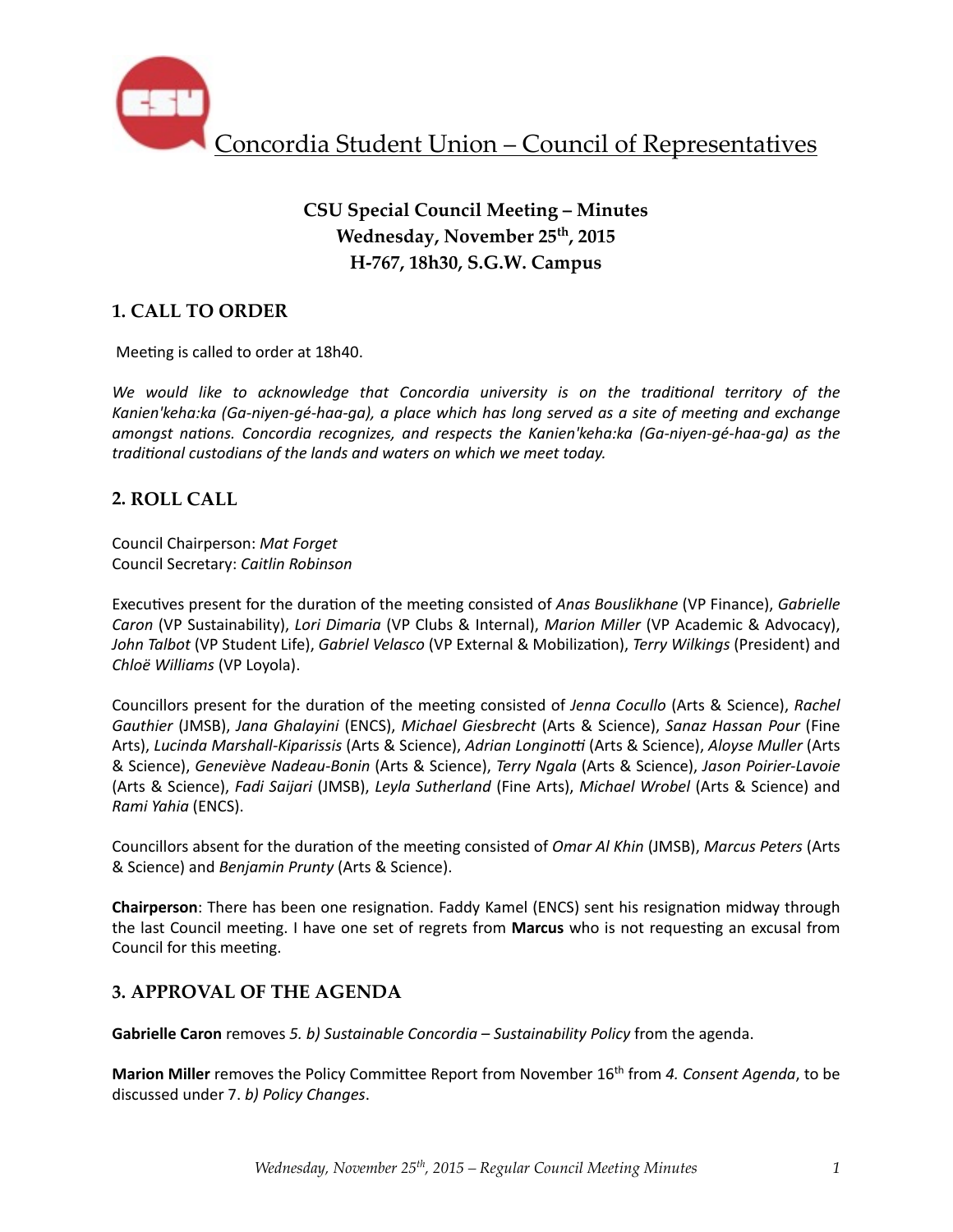

**Terry Wilkings:** The reason that Mark Underwood from Sustainable Concordia is not here is because the university-modified draft for the sustainability policy has not been released subsequent to the consultations, so councillors can expect this to appear at the December meeting.

**Chairperson**: We will now vote to approve the agenda and all items under 4. Consent Agenda.

**VOTE** In favour : 12 Opposed: 0 Abstentions: 0

*Motion carries.* 

## **4. CONSENT AGENDA**

## **a) Approval of the Minutes – November 11th RCM**

**Ratified by consent.** 

### **b) Reports from Committees**

**Ratified by consent.** 

## **5. PRESENTATIONS AND GUEST SPEAKERS**

### **a) The Centre for Gender Advocacy**

**Gabrielle Bouchard**: I am here to show you this prize that I won because I want you to feel the heaviness. This is a prize I received two weeks ago with five (5) other people for the appreciation of the work that we did to change the law in Quebec. The Centre for Gender Advocacy (CGA) was pivotal in making such changes for trans folks in Quebec. We received this prize because we have been working on this for the last three (3) years, making legislative and regulation changes, and we went to the National Assembly and that led us to be known. Last year I went to the United Nations to speak on trans rights, and all of this is your fault. Understand that this is your fault. You have been supporting the CGA for decades now and we have been been at Concordia since 1983 and because you support it and think that it is important, we are able to make these changes. You were part of making trans history in Quebec and in Canada. I just want to say that please share this with other students. Please tell everyone that this is how awesome Concordia University is. I brag about the fact that we are the first university in Quebec who had a name of common usage policy because we were supported by the CSU and by the students. We were the first to have gender neutral bathrooms. We are at the forefront of gender and trans rights on so many levels and it is all because of you. The work that we did in the past has made significant changes and we are still making these changes as it is an ongoing thing. Thank you for your past support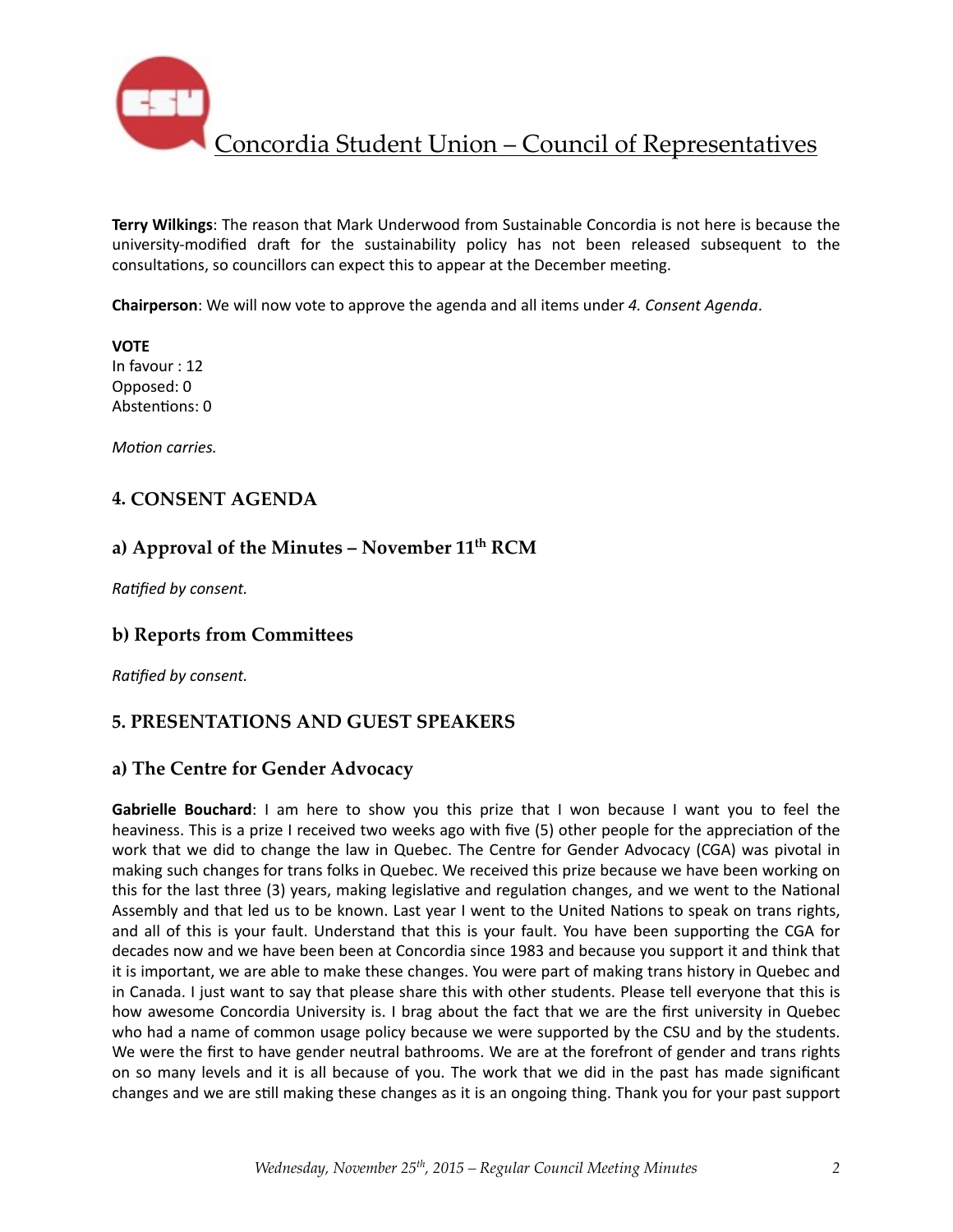

and the support that you are giving now, and thank you in advance for the support that you will give to us in the future. You are changing peoples' lives. This prize is heavy and it is heavy from the burden that trans people live with, and there are a lot of dots in the centre that are all the tears cried. It is a prize but a reminder that there is a lot of work to be done. I am proud to be working at the CGA and I am proud to know that Concordia is helping our efforts. Thank you.

**Marion Millers**: I just want to emphasize this work being done as some people are not as aware of trans issues and rights, but these are the kinds of things that one day they will write about in books – that the CGA and Concordia made these changes. It is hard to understand outside of the experience, but these are concrete things and little pieces of the lives of trans people are getting better. I really hope that we can continue to work on collaborations with the CGA. This year we included in our agenda where the gender neutral washrooms are and I want to express that I hope that we can continue these partnerships. I think that it would be an honour to borrow the prize.

Gabrielle Bouchard: We have this thing that we do at the CGA called Bystander Intervention Training, and it is going to be super helpful for so many people being able to understand what to do in situations and being able to teach people the tools and tricks to intervene in these situations. This will change peoples' lives too.

Lucinda Marshall-Kiparissis: Could you explain the policy changes?

Gabrielle Bouchard: For forty (40) years in Quebec trans folks had to be sterilized. There was one group in Quebec with no body autonomy and it was the trans community. If someone wanted their gender recognized, which meant changing gender, this meant that they had to be sterilized and that ended this year. For forty (40) years we sterilized trans folks and it stopped this year. Collectively, we gave body autonomy to trans folks. Kids and youth are still not allowed to change their gender marker, along with people with no Canadian citizenship though. We have this huge conversation about how good we will be to migrant people, though trans folks will still face additional barriers.

# **6. APPOINTMENTS**

## a) Finance Committee

**Chloë Williams**: If anyone is interested in being on a committee, there is a seat open on the Finance Committee where you work with Anas to look over the CSU's finances and make sure that everything is in check. You can nominate yourself or someone else, but by-elections are happening so hopefully by the next meeting we will have new members.

# **b) Appointments Committee**

**Chloë Williams**: The Appointments Committee has one (1) seat open. This committee holds the interviews and makes recommendation for appointments on the university bodies we have a seat on.

**Lucinda Marshall-Kiparissis:** What is the frequency of these meetings?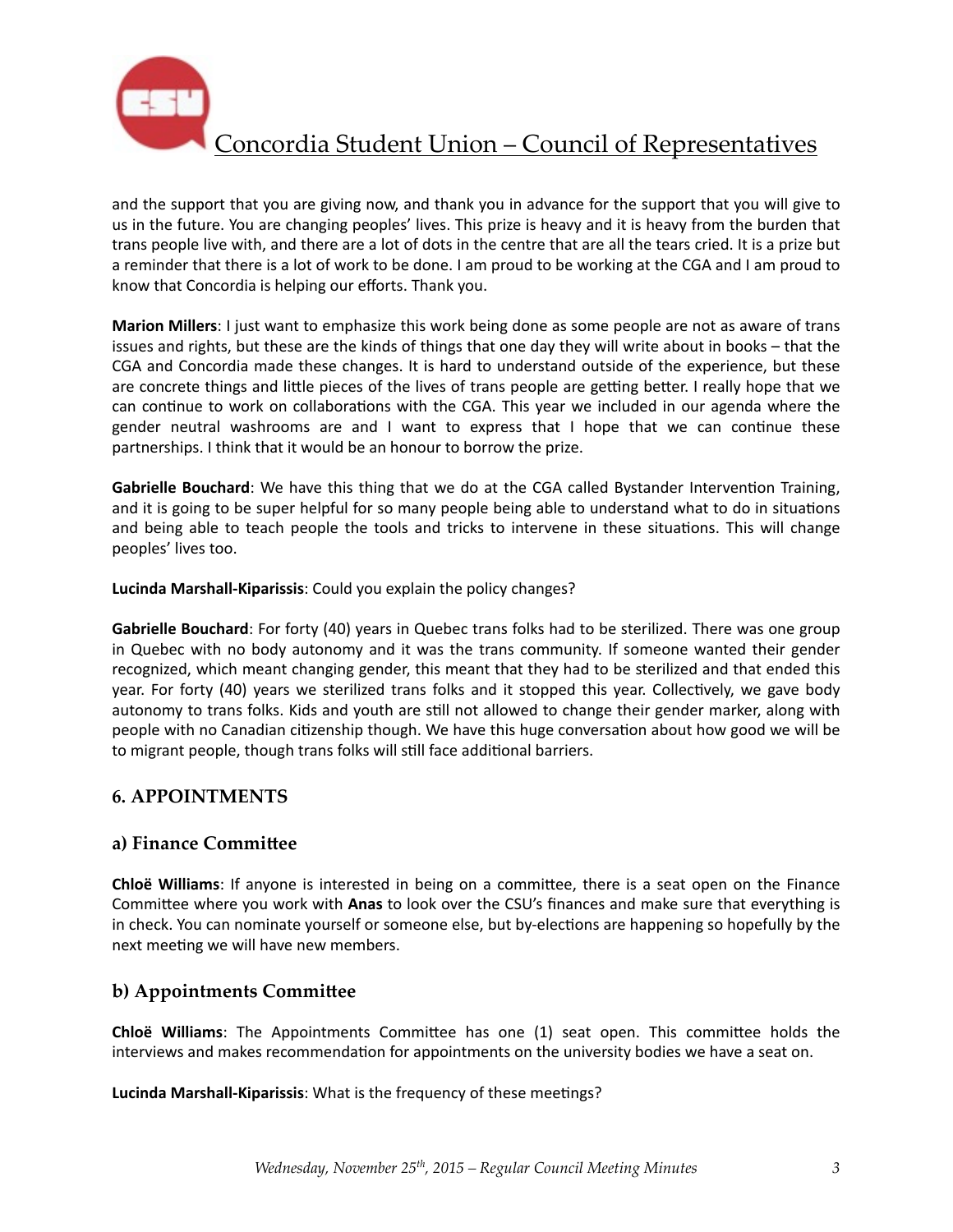

**Chloë Williams**: They are not often because we have had no appointments to make recently, but we meet on Thursdays.

## **c)** Clubs & Space Committee

**Chloë Williams**: The Clubs & Space Committee is lacking some of its members and they have two (2) spaces open. You get to decide the budgets of clubs and approve new clubs.

### **d) Sustainability Committee**

**Chloë Williams**: On the Sustainability Committee you get to oversee the sustainability policies of CSU and sit on a committee with **Gabrielle** and her members.

#### **e)** Loyola Committee

**Chloë Williams**: There is one (1) seat available on the Loyola Committee, which is my committee, and we oversee the affairs on the Loyola campus.

#### **7. NEW BUSINESS – SUBSTANTIVE**

#### **a) Audit 2014-2015**

**Michael Wrobel** moves to enter closed session. Seconded by Adrian Longinotti.

**Terry Wilkings**: To provide some context for the closed session, in the previous year the audit was relatively contentious in terms of the performance of the executives from the previous fiscal year, and there were some individuals who were going to be on the board after the by-elections who were directly implicated in that performance. Some items we are going to see today are still in correspondence with what had taken place in the previous year, but the decision is up to Council. For full disclosure, obviously if the audit is adopted by Council then the same items discussed in closed session will be made public and circulated. It is to make sure that the content is being reviewed in a manner which allows for a comprehensive overview. One could say that the previous year was an aberration and that is why there was a decision made to go into closed session.

**VOTE** In favour : 7 Opposed: 0 Absten%ons: 4 (**Aloyse**, **Lucy**, **Jason**, **Geneviève**)

*Motion carries.* 

*Meeting enters closed session at 18h57.*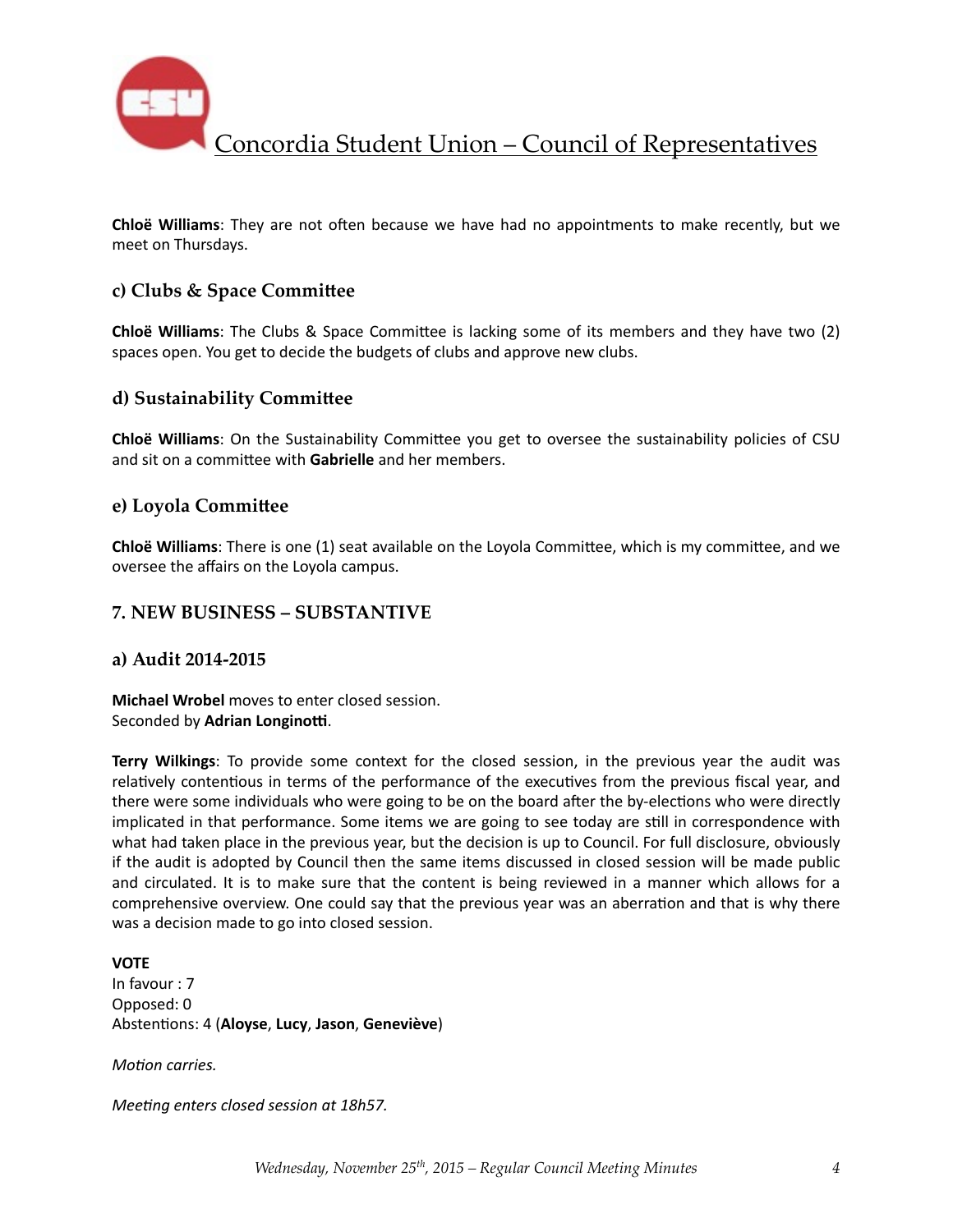

**Jenna Cocullo** moves to approve the 2014-2015 audit of the Concordia Student Union. Seconded by **Sanaz Hassan Pour**. 

*Motion carries.* 

**Chloë Williams** moves to enter open session and take a recess. Seconded by **Jenna Cocullo**. 

*Motion carries.* 

*Meeting enters open session at 19h34.* 

*Meeting enters recess 19h34.* 

*Meeting reconvenes at 19h54.* 

**Chloë Williams** moves to ratify the motion made in closed session. Seconded by **Geneviève Nadeau-Bonin**. 

**VOTE** In favour : 9 Opposed: 0 Abstentions: 1 (Adrian)

*Motion carries.* 

## **b) Policy Changes**

**Marion Miller** moves to approve the Policy Committee report from November 16<sup>th</sup>, 2015. Seconded by **Geneviève Nadeau-Bonin**. 

**Marion Miller**: We are bringing this to Council since the policy changes to the Standing Regulations, which were thoroughly discussed and reviewed at the Policy Committee meeting, concern the procedure for a university unit that wants to increase a fee which is part of the obligatory institutional fees (FIOs). We just outlined the procedure so that it is clear in terms of the steps, because they must go through us. These fees are like the recreation and athletics fee or the student services fee, and so we just added a few regulations saying that any referendum regarding university fee levies can only concern a single fee. Thus, in the event of raising several fees as one, the groups must have a referendum question for each. The procedure for them to submit a new fee or increase a fee was outlined section concerning the documents to be submitted  $-$  they require a description of the unit and breakdown of the services offered, two (2) people responsible for the application, one officer from the university unit, and no less than one undergraduate student, a petition in support of collection, a draft question to be approved by the CSU CEO and Council, and any other documents deemed relevant. This is similar to non-CSU groups like other fee levy groups. They require a description of the unit, two (2) officers, the last published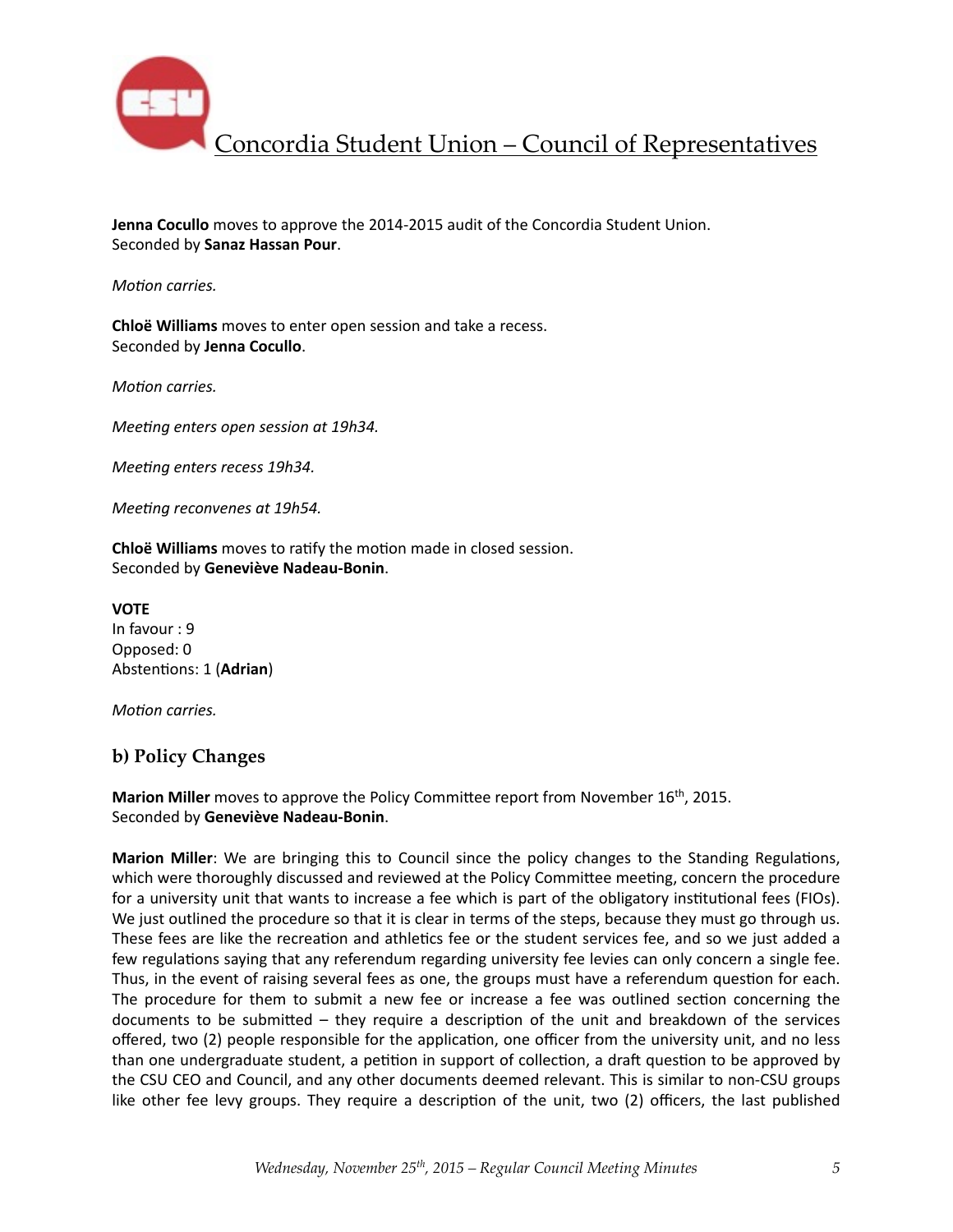

annual report and financial reports from the last five (5) years, a draft question, and any other documents. Basically, if you want to increase fees that the university administers, we will hold to the same standard as a non-CSU group who wants to administer a fee. McGill also holds universities and fee levy groups to the same standard in terms of introducing and increasing fees. We feel that this is important to ask the university to be transparent, and asking them to submit financial statements is doing that.

**Terry Wilkings**: From my understanding of the way that Student Services work, they operate in three (3)year cycles and outline the services they want to provide during these three (3) years and thus try and distribute their resources accordingly. Although the modification of student fees used to be done outside outside of the student referendum process, this has now been included and we are the first mandate to have to interface with this process. It has not been put in place yet and the work that the Policy Committee is doing is very important. Knowing that these groups operate with three (3)-year cycles and the fact that the budgets are distributed cyclically, is there any inclusion on this in the current iteration of the policy as to how future projections of fees would be distributed?

**Marion Miller**: To modify a fee, the breakdown of services and activities currently funded by the fee is necessary, and what we are saying is that any other documents could be requested as well. In preparing a campaign and presenting this as an option, it would be in the university's interest to show in the three  $(3)$ -year cycle what they will be using the money for. We could add a refinement about requesting a specific three  $(3)$ -year projection though.

**Terry Wilkings**: Although we like to operate in good faith, it might be prudent to include it as a requirement in case future Policy Committees are less familiar with the operations and projections of student fees.

**Marion Miller**: The university is already aware of these policy changes and aware that other universities do this type of thing.

**Marion Miller**: I would suggest to amending Standing Regulation 236 to add a line which says "and a projected three (3)-year breakdown of how the fee will be used."

**VOTE**  In favour : 13 Opposed: 0 Abstentions: 0

*Motion carries.* 

### **c) Seventh Floor Bathrooms**

#### **Marion Miller**:

BE IT RESOLVED THAT Council approves the expense of up to \$1000 for the purchasing of two (2) baby changing-tables to be installed on the seventh floor of the Hall Building, to be taken from the Student Space, Accessible Education and Legal Contingency (SSAELC) fund.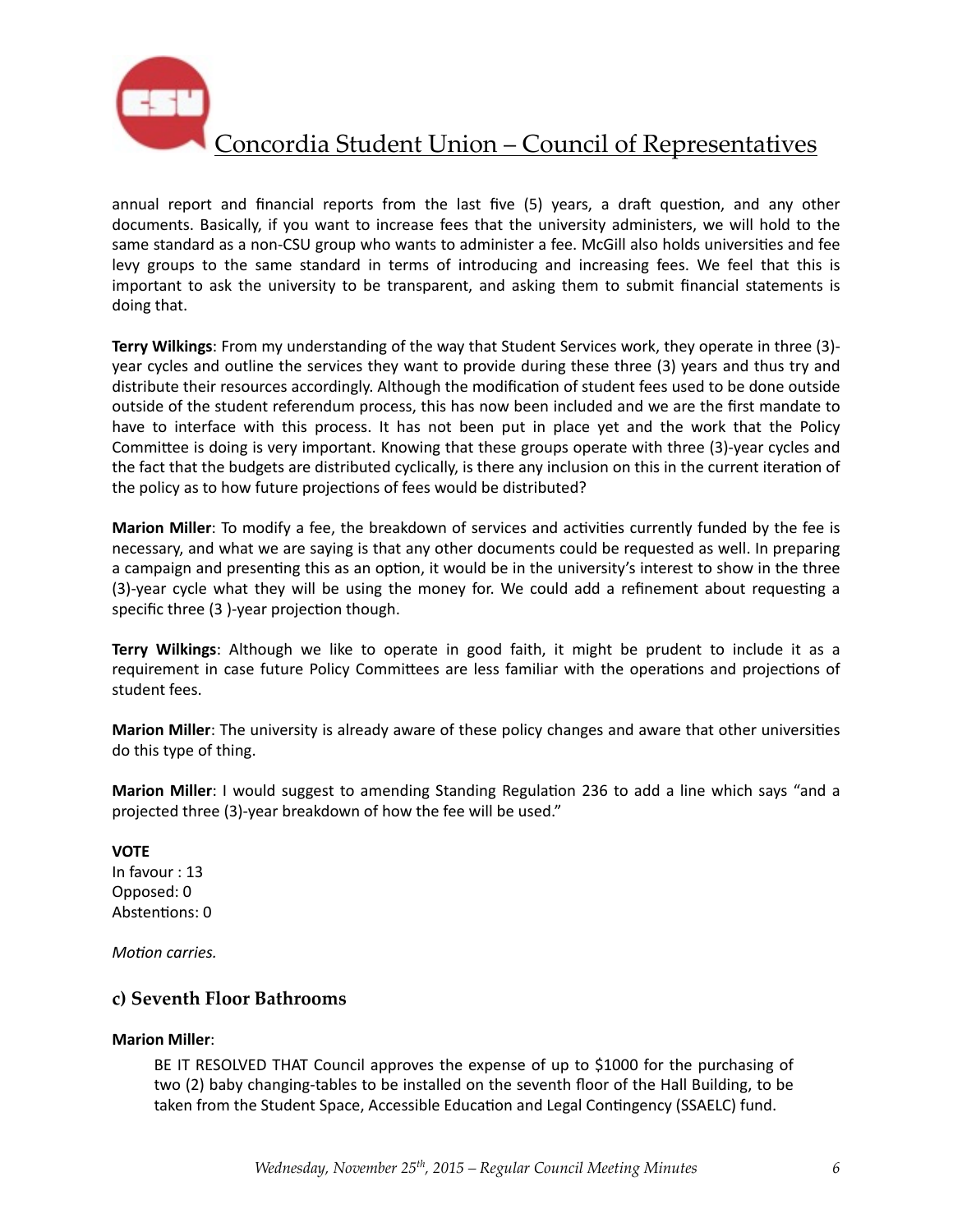

#### Seconded by **Sanaz Hassan Pour**.

**Marion Miller**: We have been talking with the Concordia Student Parent Centre and another issue which was brought up was a lack of changing tables in washrooms on campus, which is unfortunate because the university is a public space used by a lot of other groups than just students there for classes. It would be nice to set the tone, saying that they will be on the seventh floor, which is a student space, and then calling on the university to expand the coverage of changing tables and washrooms throughout the other buildings. The seventh floor is used by all kinds of clubs and fee levy groups and community events and people going to the People's Potato and prayer spaces. There is a lot of action on the floor and we will be able to collect feedback form student-parents and other users of the washroom. The \$1000 is because, looking online, units seem to be \$200 to \$350 each, so we are looking at size restrictions and types of units to be bought and installed. We have the go-ahead from Facilities Management and there is definitely space for them. They could even be on the outside wall near the sinks. There would be space in the wheelchair-accessible washroom as well, or the outside wall facing the sink. We will evaluate that and see which unit fits best.

**Geneviève Nadeau-Bonin**: So there is one in each gender bathroom?

#### **Marion Miller: Yes.**

**VOTE**  In favour : 13 Opposed: 0 Abstentions: 0

#### *Motion carries.*

**Marion Miller**: It would be great to have some in the gender-neutral washrooms, but these are in the Hall-building and the only one is on the tenth floor so it is less of a high-traffic area. We could keep that in our targets of where we want the next ones though.

## **d) Mid-Mandate Report**

#### **Terry Wilkings**:

BE IT RESOLVED THAT Council approves of the mid-mandate report submission to take place at the second January meeting of this year's mandate, notwithstanding Standing Regulation 381. 

#### Seconded by **Aloyse Muller**.

Terry Wilkings: In our Standing Regulations currently, there is this requirement for us to submit our midmandate reports at the first January meeting. However, if you look at the calendar that would mean that the mid-mandate reports would be due on January  $8<sup>th</sup>$ , and school resumes on January  $5<sup>th</sup>$ . I guess that this is more of a request to allow the executive a genuine break. This was done last year as well and we might consider actually revising the policy. As opposed to reviewing the mid-mandate report on January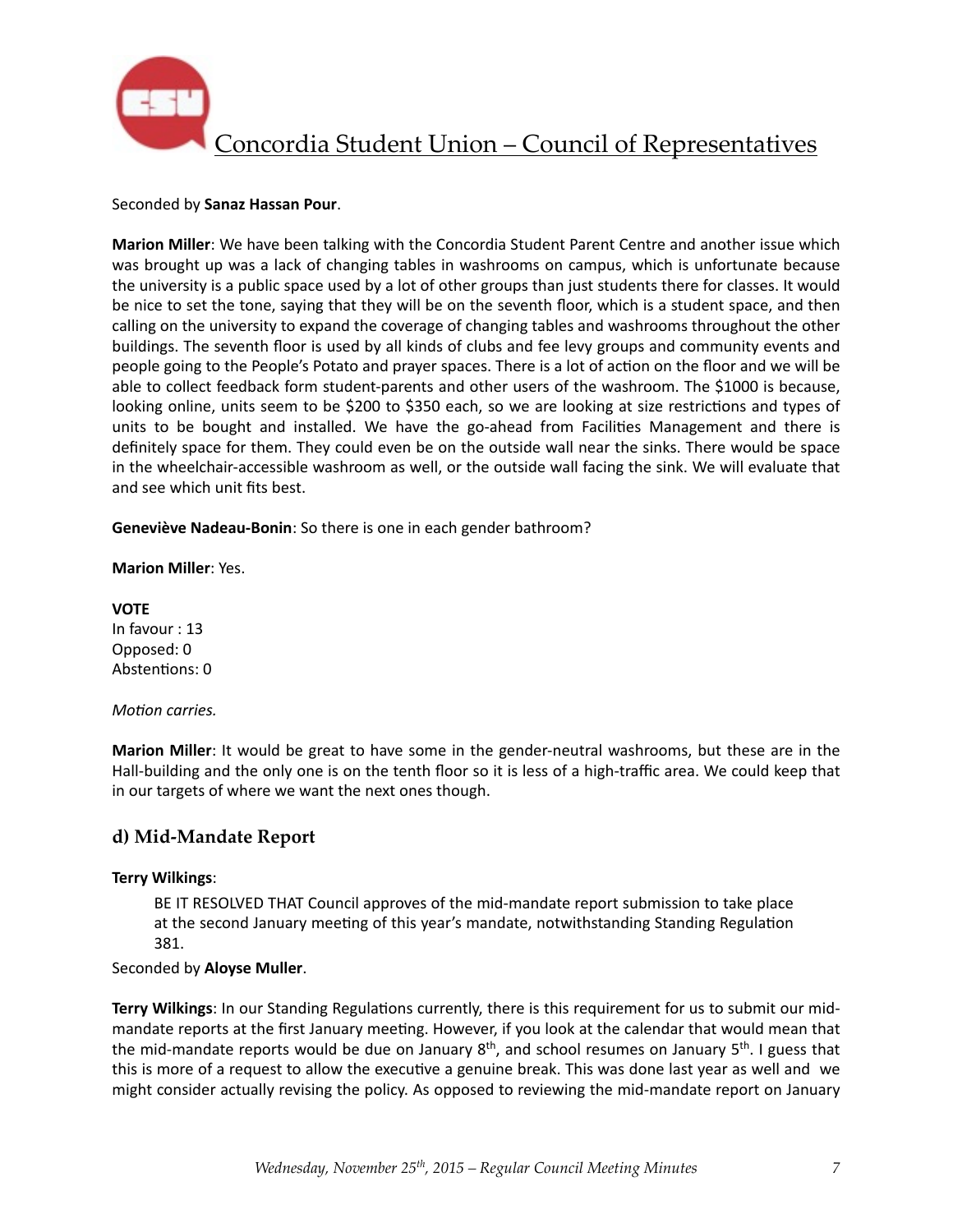

 $13<sup>th</sup>$ , it would be submitted on January  $22<sup>nd</sup>$  and reviewed January  $27<sup>th</sup>$ . I think that we have been working really hard since our mandates started and we have accomplished a lot of things, so I wish to provide a comprehensive document reviewing everything up until now. This is important for institutionbuilding and institutional memory so that future executives can review it. It is in the interest of the CSU to allow a little bit more time for the report to be produced so that it can be of high quality. We really do not want to have to work on this during the holidays, and to submit it on January  $8<sup>th</sup>$  would necessitate us to do so.

Jason Poirier-Lavoie: This seems to be a recurring issue so perhaps the Policy Committee could take a look at it.

#### **VOTE**

In favour : 13 Opposed: 0 Abstentions: 1 (Jenna)

*Motion carries.* 

### **e) Positions Book – Promotion of Tolerance**

#### **Lori Dimaria**:

WHEREAS recent indiscriminate acts of violence have caused feelings of sorrow, fear, and aggression internationally;

WHEREAS mainstream media coverage continues to mislead and sensationalize current events breading a climate of intolerance;

WHEREAS this resulted in a series of heinous acts towards Muslims and their religious symbols;

WHEREAS our thoughts are with the departed and those still struggling and grieving throughout this time of hardship;

BE IT RESOLVED THAT the CSU calls for respect and kindness towards all religious minorities in our community.

BE IT FURTHER RESOLVED THAT the CSU call on the Concordia university community to foster a safer and more inclusive space for people of all cultures and religions as an act of solidarity internationally.

#### Seconded by **Sanaz Hassan Pour**.

**John Talbot**: Essentially we felt that it was important for the CSU to use the megaphone that it has to reflect on international events. This motion reflects not only solidarity with those grieving and in a state of fear, but it acts as a way to counter aggression and a xenophobic atmosphere. There has been a groundswell of hateful actions and this climate, which might be festering in our own communities, is something that we want to resist and we want to take a stand against this.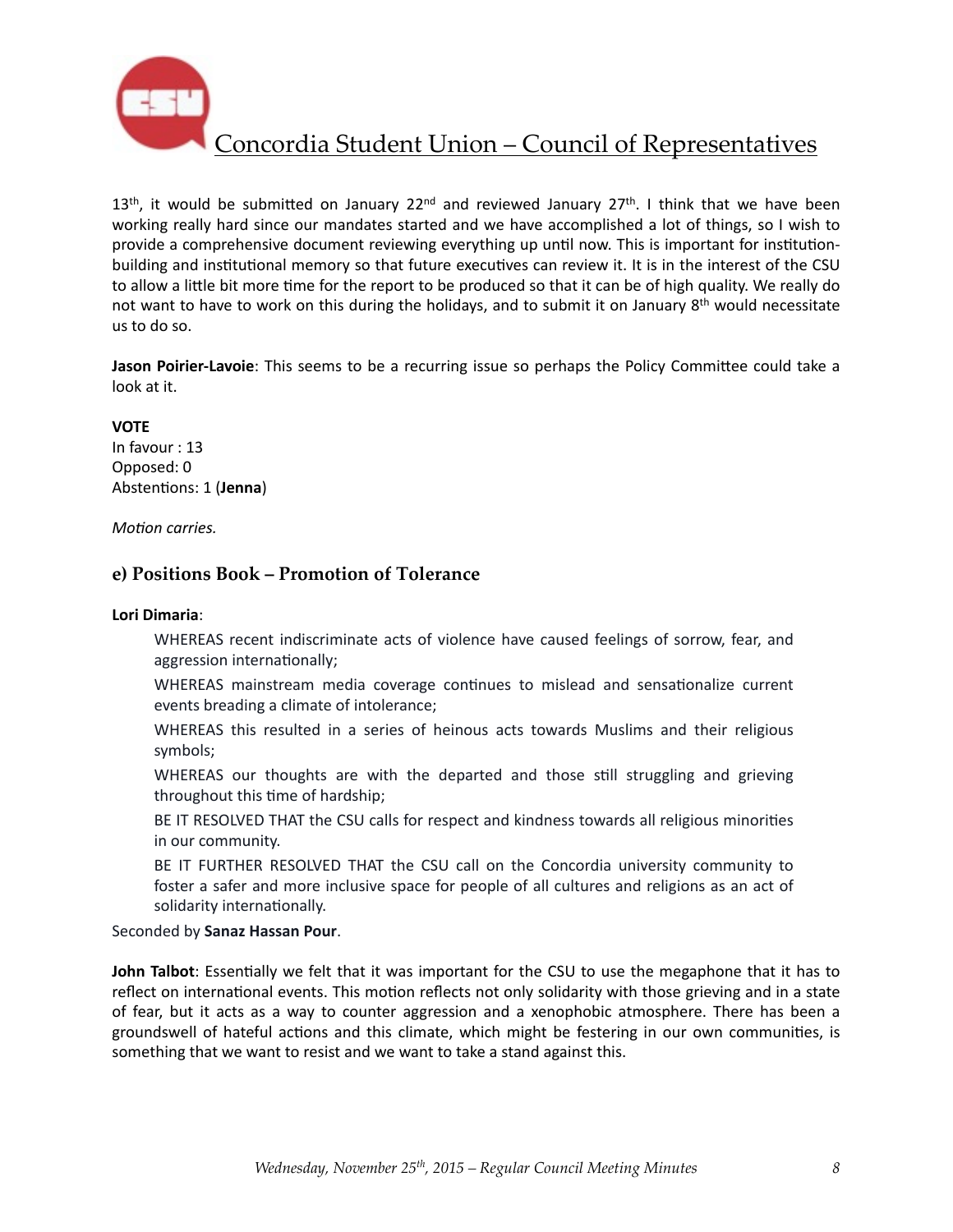

**Lucinda Marshall-Kiparissis**: I have never been less proud to be from Peterborough than in the past few weeks, but I was wondering if the executive was planning on collaborating with the Muslim Students' Association, or if they were consulted. I think have this is nice but maybe it would have a bit more teeth if we were being proactive.

**Terry Wilkings:** We have been in consultation for the wording of the motion with some stakeholders in the community, but we do not want to name groups. However, we did our due diligence to ensure that we are being respectful.

**John Talbot**: Even in the particular wording, the motion was reviewed by relevant stakeholders. Also, if this motion is passed, instead of being this random symbolic gesture which sometimes happens, to give it teeth we created a bit of a social media campaign with a statement of what Council would have said or done and a fun little image of Concordia which I will share on the Council group afterwards. If this passes, I encourage Council to share it, like it and pass it around to other relevant groups on campus so that they know that we put this together and hopefully it takes off. It generates discourse and a more safe campus community and kindness in this turbulent time.

**VOTE** In favour : 14 Opposed: 0 Abstentions: 0

*Motion carries.* 

Gabriel Velasco: We are making the post now on the CSU Facebook page so that people with laptops or phones can like or share it.

## **8. QUESTION PERIOD & BUSINESS ARISING**

*No questions or business arose from this meeting of council.* 

## **9. ANNOUNCEMENTS**

**Jason Poirier-Lavoie**: I would just like to made a public service announcement in terms of information security. When you send mass emails to your peers, make sure that but their emails are in the bcc not the cc space. Some of you received emails from the company TILT, and they are targeting professional and personal accounts. This is valuable for these people who copy our data. Any time you communicate with your team, just make sure that your private information is in the bcc field.

Lori Dimaria: I have news on Reggies bar - Reggies is opening tomorrow! I am super happy and I hope that you are as well. I would invite all of you to come to Reggies. The recent news is that we got our liquor license on time. We were having some delays because of some public sector sections being on strike like the SAQ. We got our liquor permit, the kitchen ready to go and the alcohol ready to be poured responsibly. I hope that you have a great time in the space.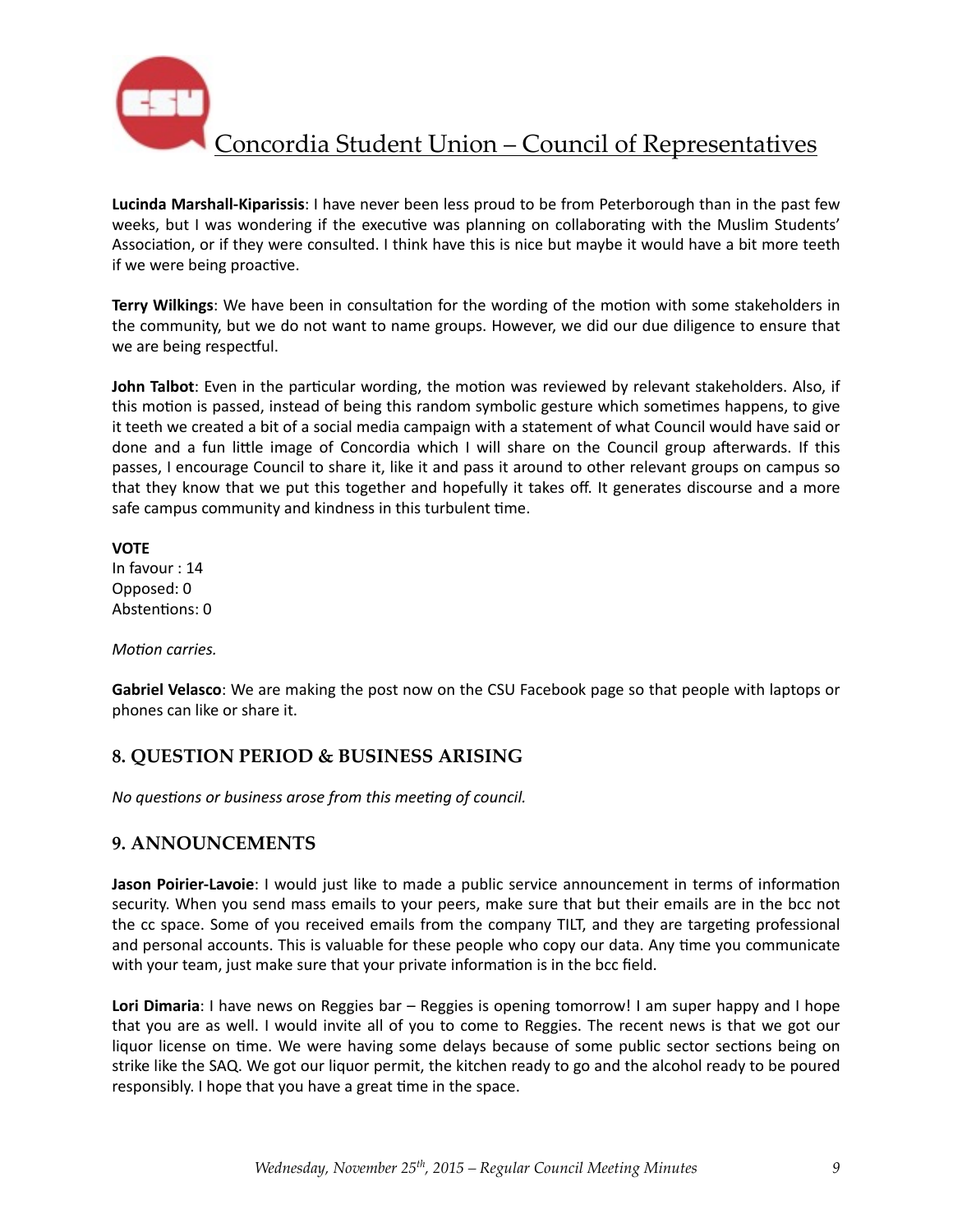

**John Talbot**: It is pretty insane that we were so worried about getting our liquor permit and did not have a date, and then the general manager did a lot of hard work to open on Thursday. Reggies is in this soft launch sphere where they will not have tons of "take over the space" type events so that the staff can acclimatize to reopening and the university can acclimatize to a bar being on campus. Then in the new year, there will be a booking policy with technical specifications.

**Jenna Cocullo**: The Arts and Science Federation of Associations (ASFA) Member Associations were wondering where they can book events.

**John Talbot:** They can message me for now.

**Lucinda Marshall-Kiparissis**: On a less fun note, if you work out of any of the annexes on Bishop or MacKay, in the past week I know of at least two break-ins which have happened on MacKay and I have heard rumours of more. There is not much that security can do once it is done. If you are on MacKay or know people who are, please practice due diligence.

Aloyse Muller: When you say break-in, do you mean someone just walking-in?

**Lucinda Marshall-Kiparissis**: The locks had been tampered with and forced open and the door was broken down. 

Terry Wilkings: It is the last Council of the year before the by-elections outcome. so I want to take this opportunity to thank Council for being on board with us for the past six  $(6)$  months, and we really appreciate the time that folks put in. At the next Council meeting, which is the last one before the holidays, so depending on location we would like to set the expectation of doing something social at a local watering hole afterwards. We want to enjoy each other's company and it is a nice way to welcome new folks. Hopefully it will be a good excuse to take a break. We will be disseminating that information in due course.

**Chairperson**: Next council will be held in the Visual Arts (VA) building.

**Geneviève Nadeau-Bonin:** Speaking of watering holes, and fingers crossed that the liquor permit comes in on time, the Geography Undergraduate Students' Society is having their annual wine and cheese Thursday. It is usually a pretty great event and we would love to get everyone to come. It will be at the Hive from 19h00 to 22h00.

Leyla Sutherland: There is another event on Friday which is the last Studio 7 of the year. This is an interdisciplinary event, but most often involves dance, theatre, music and lots of feedback. I will be telling you a story, and it is on Friday on the seventh floor of the JMSB building at 20h00.

**Jason Poirier-Lavoie**: As for the theft of things, it is also in the Hall Building. Our projector was stolen from the building so lock up after yourselves.

Lori Dimaria: I am very proud of Council today and I would like to thank all of you for always giving your input and daring to speak. My wish and hope for you is to listen, inspire, act, reflect and dare to differ.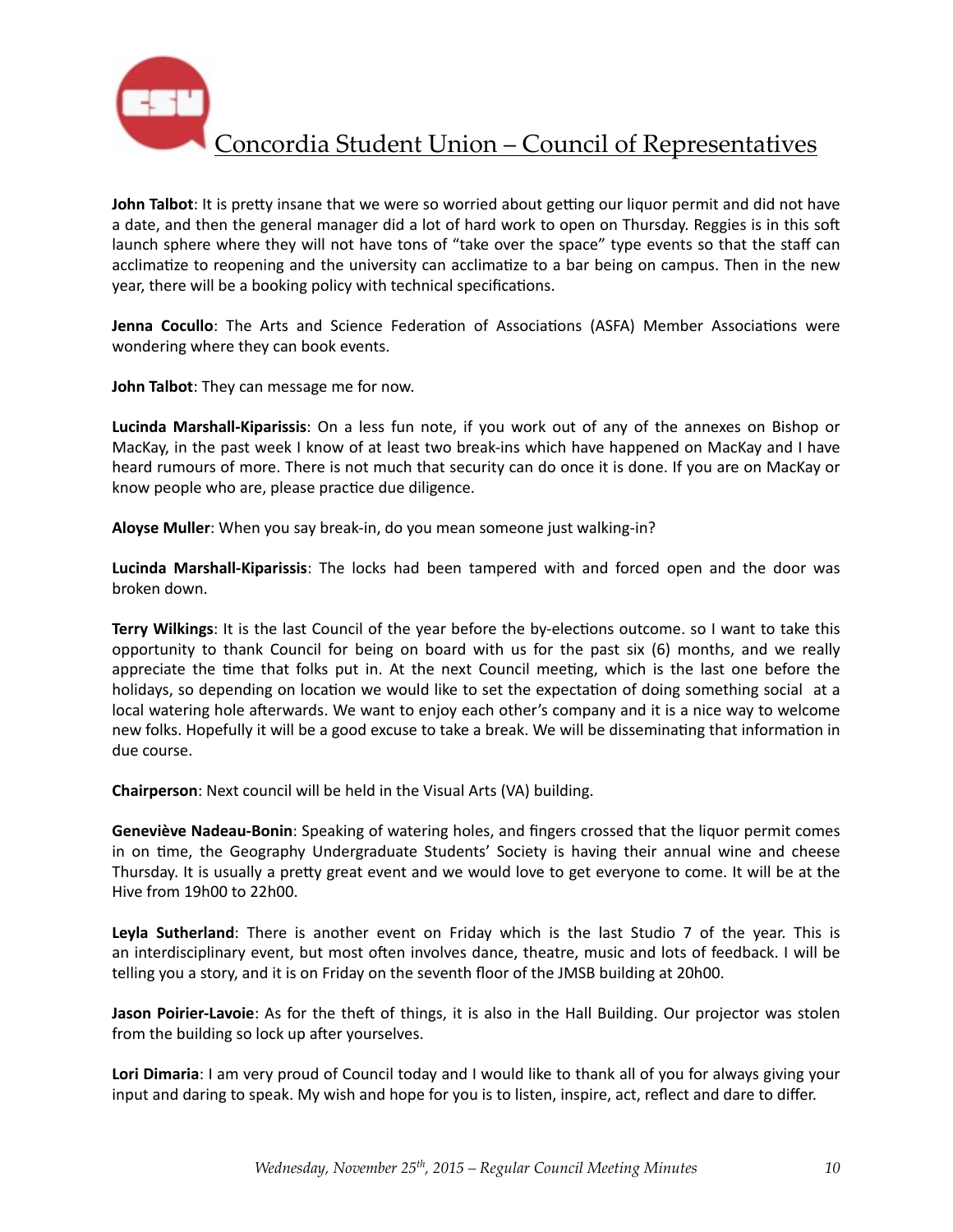

**John Talbot**: We just posted that image and statement on our page so if you want you can like it or share it or plan out strategic sharing on how to maximize the stretch so that people will feel better.

## **10. ADJOURNMENT**

**Lucinda Marshall-Kiparissis** moves to adjourn. Seconded by **Geneviève Nadeau-Bonin**. 

**VOTE**  In favour : 10 Opposed: 0 Abstentions: 0

*Motion carries.* 

*Meeting is adjourned at 20h26.*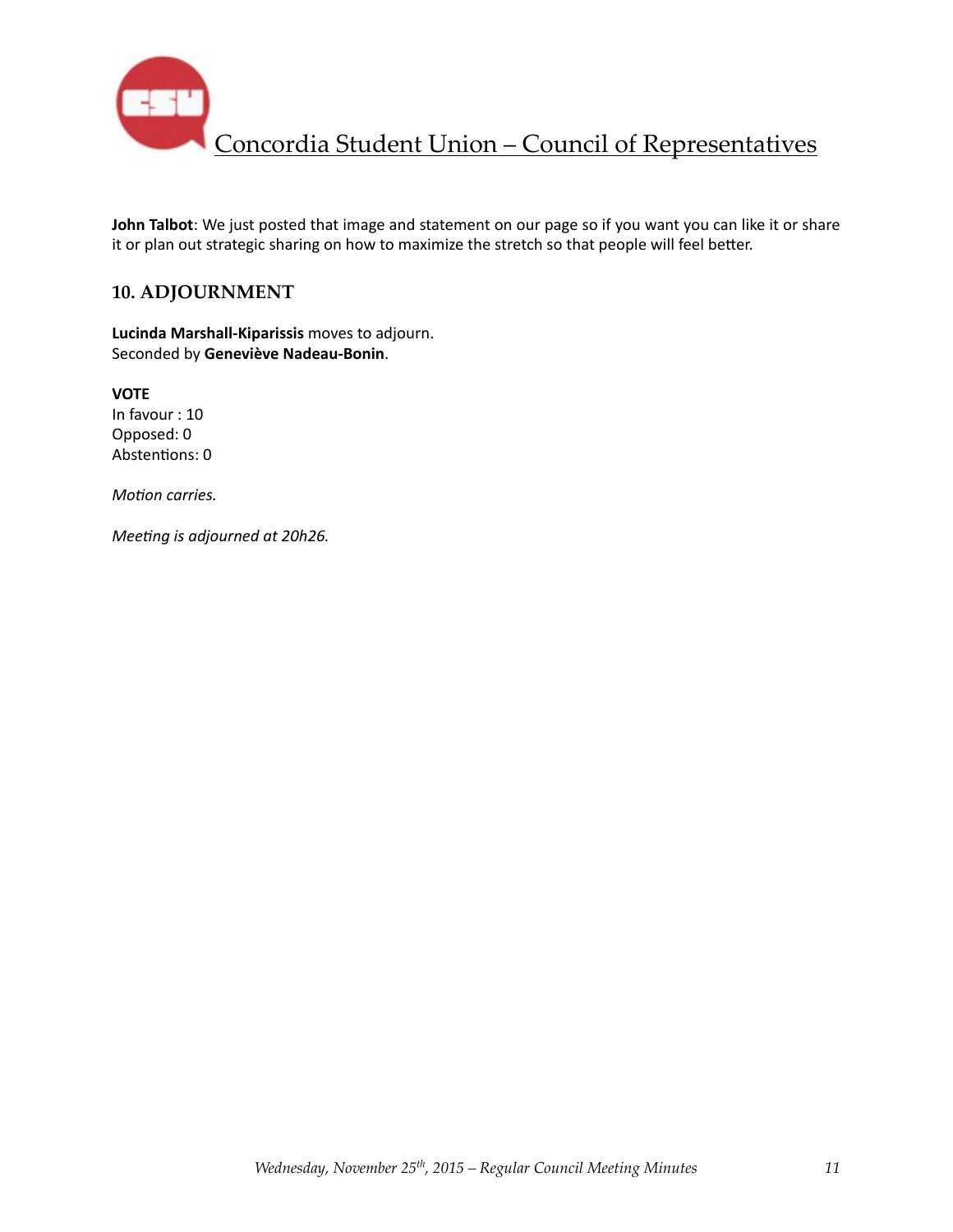

# **CSU Special Council Meeting Wednesday, November 25th, 2015 H-767, 18h30, S.G.W. Campus**

# **Summary of Motions Carried**

# **7. NEW BUSINESS – SUBSTANTIVE**

# **a) Audit 2014-2015**

A motion was carried to approve the 2014-2015 audit of the Concordia Student Union.

*– Jenna Cocullo (Sanaz Hassan Pour)* 

# **b) Policy Changes**

A motion was carried to approve the Policy Committee report from November  $16<sup>th</sup>$ , 2015.

*– Marion Miller (Geneviève Nadeau-Bonin)* 

# **c) Seventh Floor Bathrooms**

## The following motion was carried:

BE IT RESOLVED THAT Council approves the expense of up to \$1000 for the purchasing of two (2) baby changing-tables to be installed on the seventh floor of the Hall Building, to be taken from the Student Space, Accessible Education and Legal Contingency (SSAELC) fund.

*– Marion Miller (Sanaz Hassan Pour)* 

# **d) Mid-Mandate Report**

The following motion was carried:

BE IT RESOLVED THAT Council approves of the mid-mandate report submission to take place at the second January meeting of this year's mandate, notwithstanding Standing Regulation 381. 

*– Terry Wilkings (Aloyse Muller)* 

# **e) Positions Book – Promotion of Tolerance**

The following motion was carried:

WHEREAS recent indiscriminate acts of violence have caused feelings of sorrow, fear, and aggression internationally;